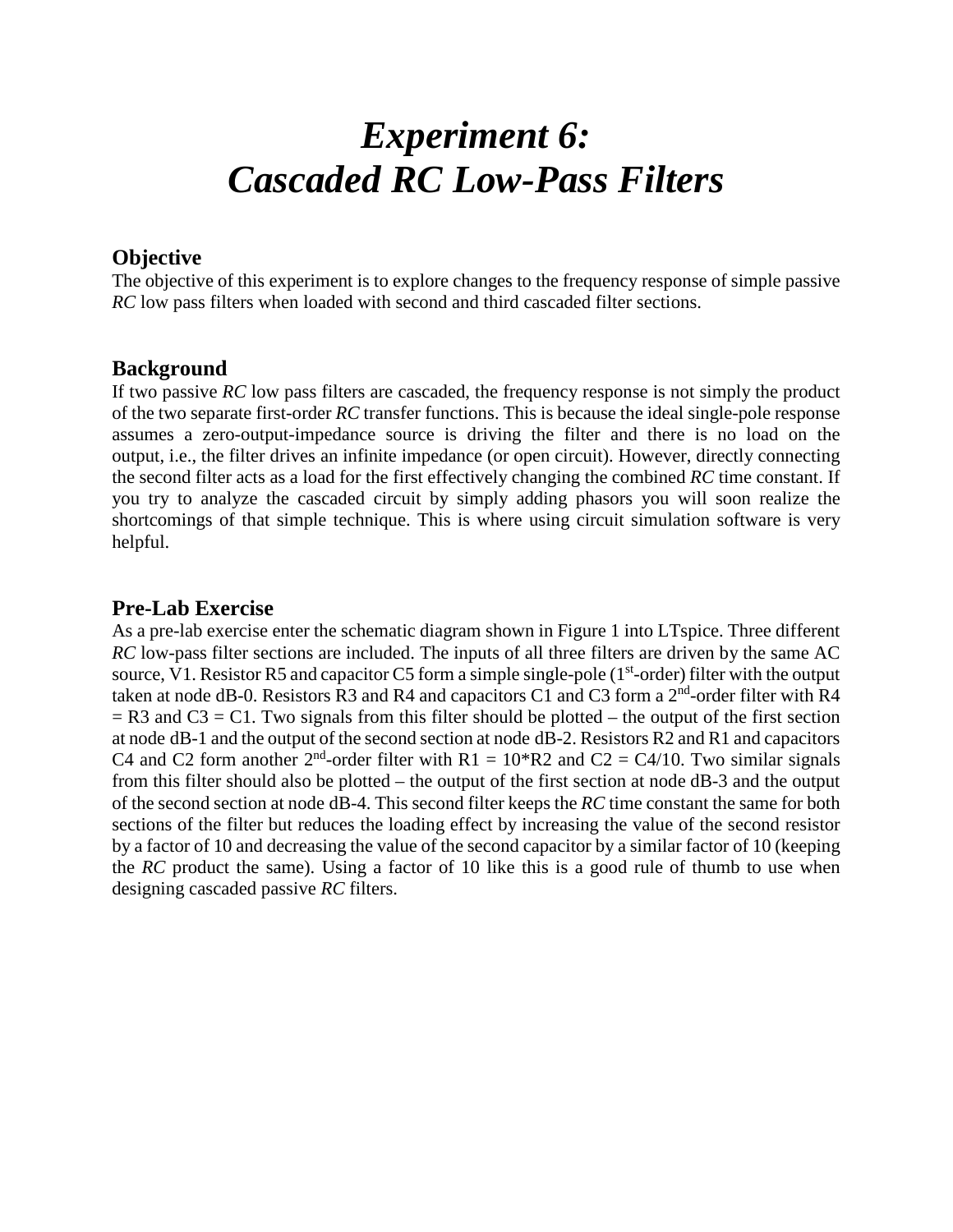

Figure 1. LTspice Schematic Diagram of *RC* Filters.

Run the simulation sweeping the input frequency from 100 Hz to 20 kHz. You should get a frequency response plot that looks something like Figure 2.



Figure 2. Plot of AC Sweep Simulation Results.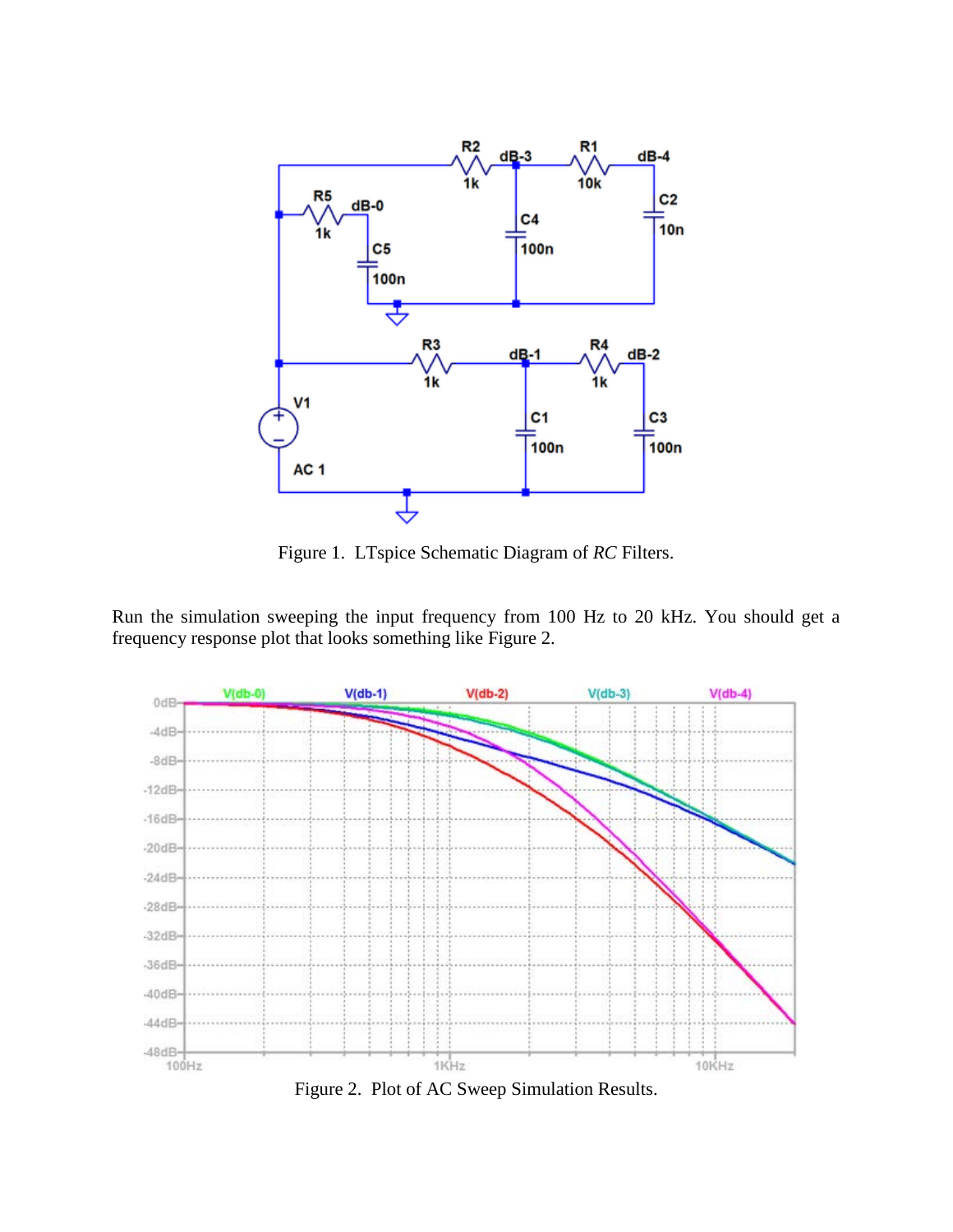As we can see in Figure 2, the completely unloaded 1<sup>st</sup>-order filter (dB-0 green line) and the lightlyloaded 1<sup>st</sup>-order section (dB-3 slightly darker green line) are nearly on top of each other. The loaded 1<sup>st</sup>-order point (dB-1 blue line) is significantly lower than the other two lines at the frequency of the *RC* time constant. However, all three converge to the same line at high frequencies, 20 kHz or above. The two  $2<sup>nd</sup>$ -order outputs at dB-2 (red line, loaded) and dB-4 (pink line, lightly loaded) also show significant differences at the *RC* time constant frequency but also converge to the same line at 20 kHz and above. At 20 kHz the response of the  $2<sup>nd</sup>$ -order filters is 20 dB lower than the  $1<sup>st</sup>$ -order filters as one would expect.

# **Equipment Required**

- Computer with Windows Operating System
- Fritzing Software (Optional)
- LTspice Software
- Analog Devices ADALM2000 (M2K) Advanced Active Learning Module with Scopy Software and Probe Cable
- Solderless Breadboard, and Jumper Wire Kit
- Components:
	- o 3 x 1 kΩ Resistors
	- o 10 kΩ Resistor
	- o 100 kΩ Resistor
	- o 3 x 0.1 µF Capacitors (marked 104)
	- o 0.01 µF Capacitor (marked 103)
	- o 0.001 µF Capacitor (marked 102)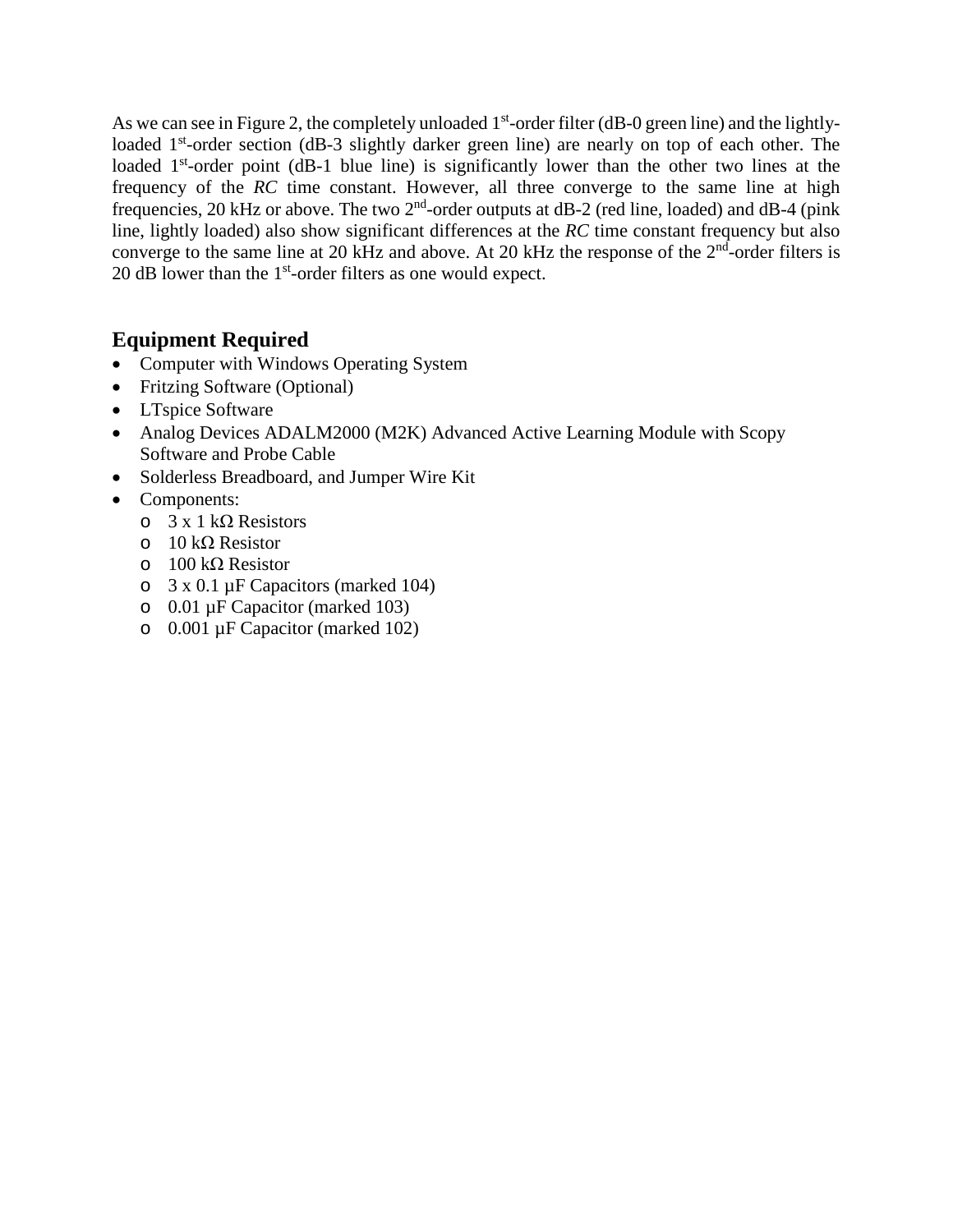# **First-Order** *RC* **Filter**

#### **Hardware Setup**

Construct the circuit shown in Figure 3 on your solderless breadboard.



Figure 3. First-Order *RC* Filter.



Figure 4. First-Order *RC* Filter Breadboard Layout.

#### **Procedure**

With the Network Analyzer, now do a logarithmic sweep. Set the start frequency to 100 Hz and the stop frequency to 20 kHz. The magnitude axis can be set to -50 dB minimum and 10 dB maximum. The phase axis goes from -180 to 90 degrees. Run the Network Analyzer to obtain the frequency response plot of the *RC* filter.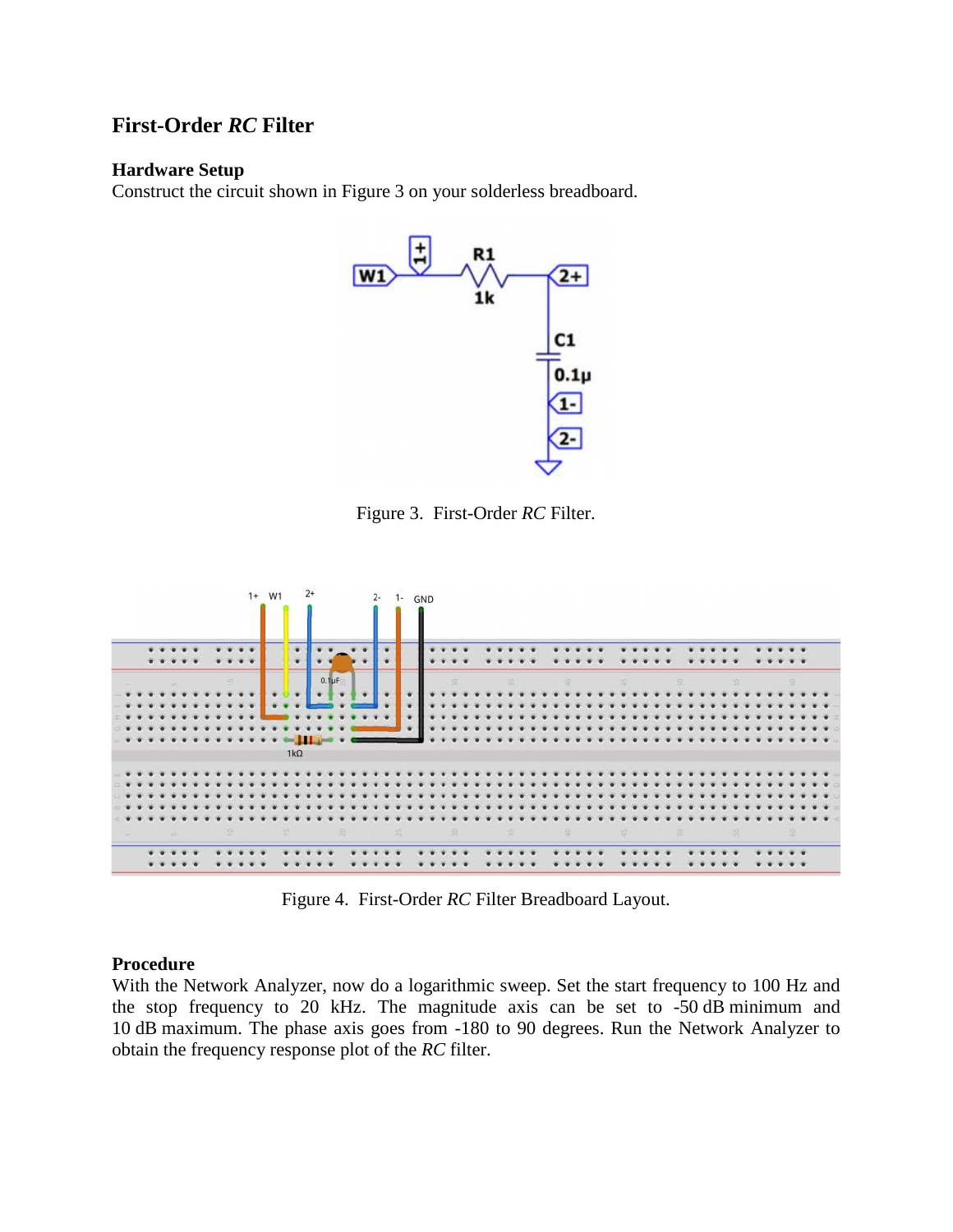

Figure 5. First-Order *RC* Filter Frequency Response.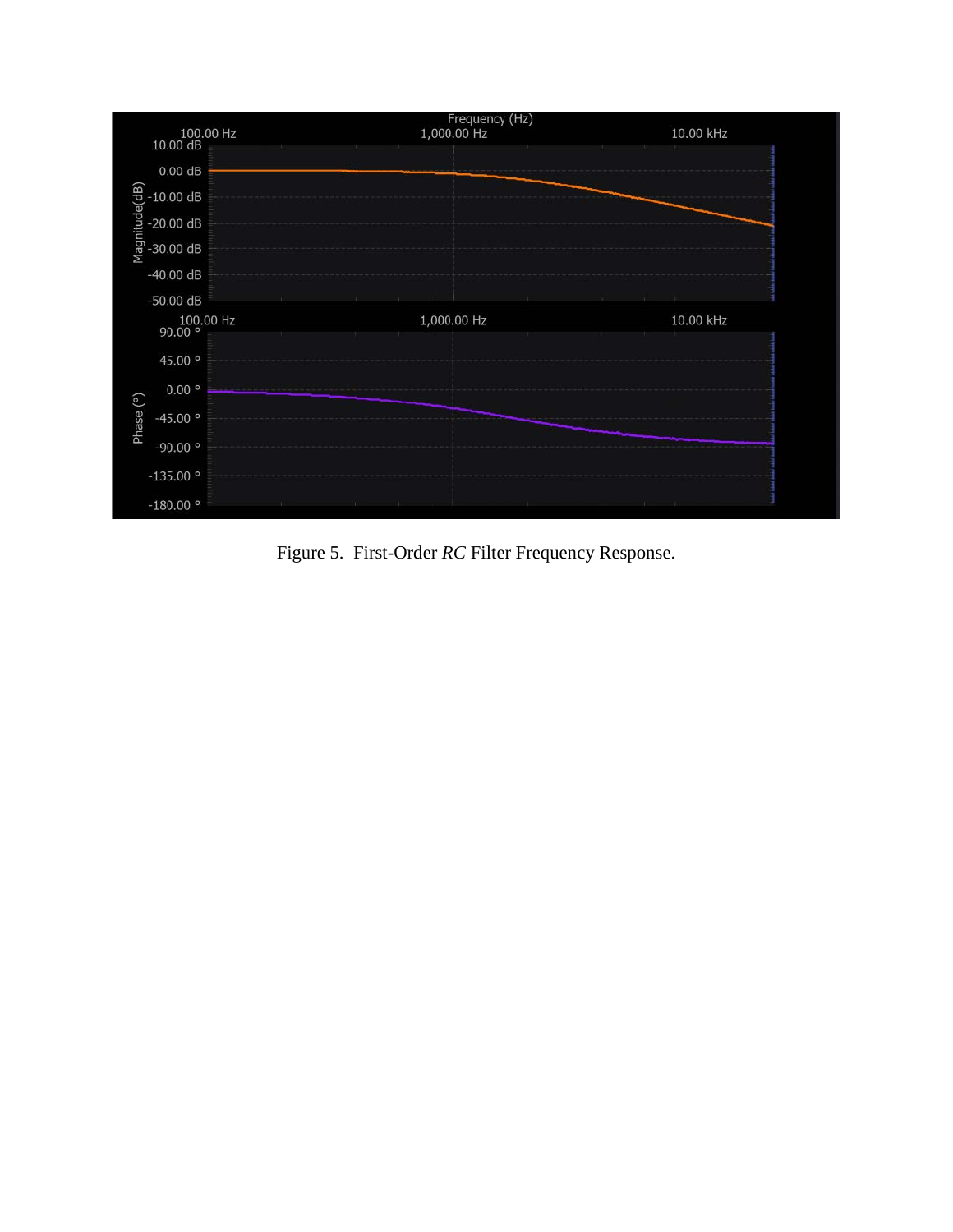## **Second-Order** *RC* **Filter**

#### **Hardware Setup**

Add a second *RC* low-pass section to the previous filter as shown in Figure 6.



Figure 6. Second-Order *RC* Filter.



Figure 7. Second-Order *RC* Filter Breadboard Layout.

### **Procedure**

Keep the same settings on the Network Analyzer. Connect Oscilloscope channel 2 after the first *RC* stage (at node A) and do a single sweep. This will be the reference sweep and can be kept on the plot by pressing the Snapshot button in the Reference section of the Network Analyzer General Settings. Move the Oscilloscope channel 2 to node B (after the second *RC* stage) and do another sweep. You should now see the frequency response after both *RC* stages as in Figure 8.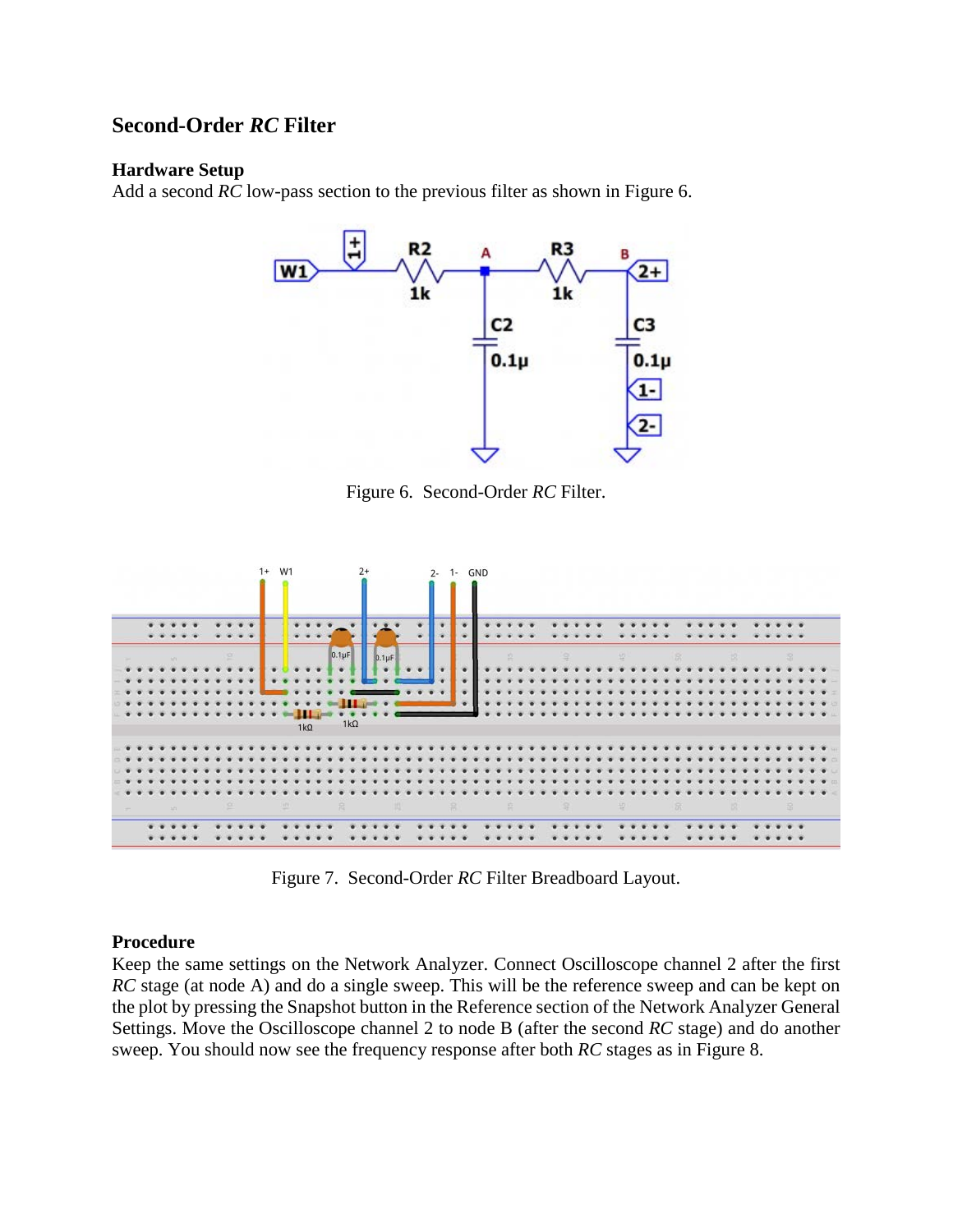

Figure 8. Second-Order *RC* Filter Frequency Response.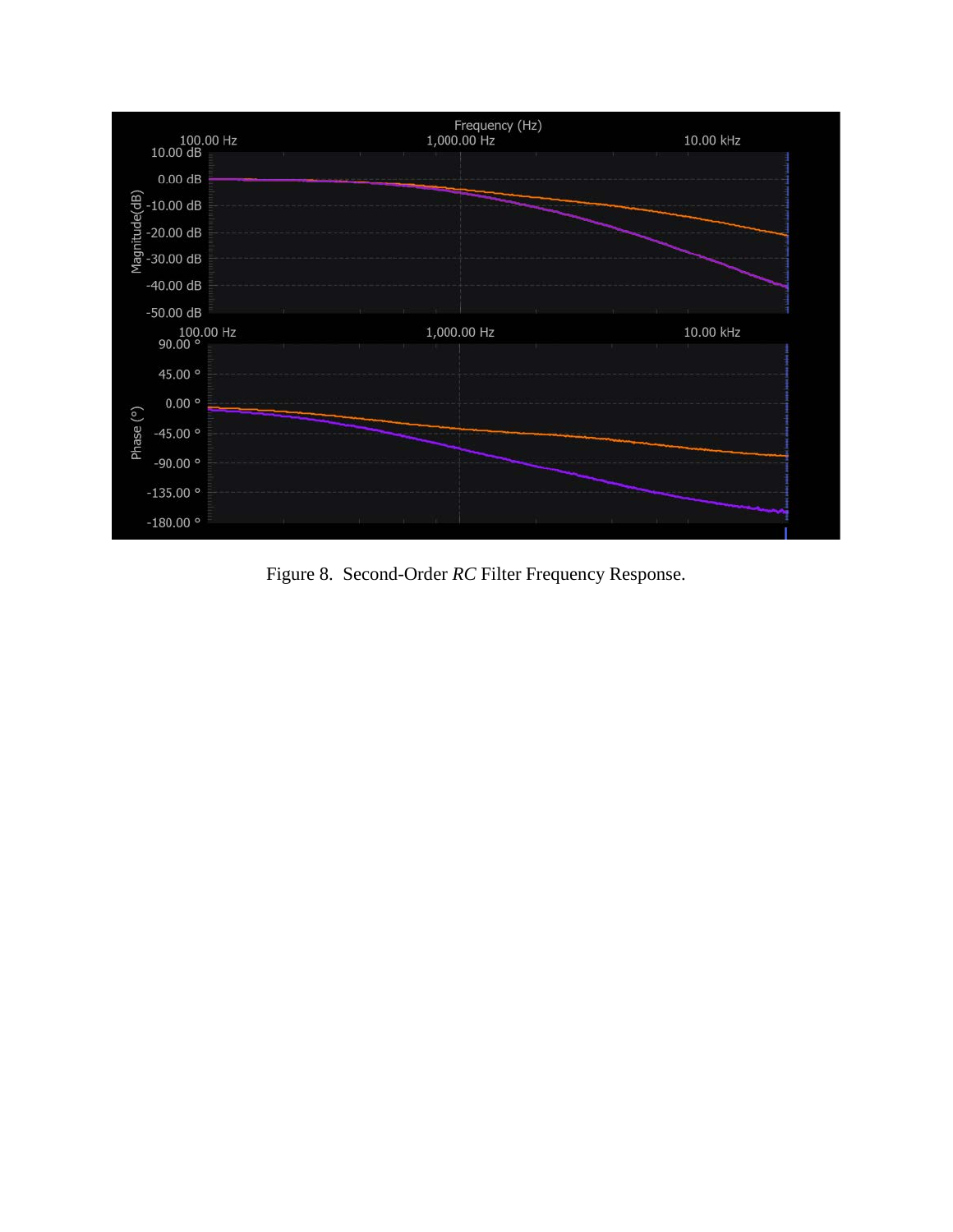## **Third-Order** *RC* **Filter**

#### **Hardware Setup**

As a further extension, add a third *RC* section to make a third-order filter as shown in Figure 9.



Figure 9. Third-Order *RC* Filter.



Figure 10. Third-Order *RC* Filter Breadboard Layout.

#### **Procedure**

Keep the same settings on the Network Analyzer. Connect Oscilloscope channel 2 after the first *RC* stage (point A shown in Figure 9) and do a single sweep. This will be the reference sweep and can be kept on the plot by pressing the Snapshot button in the Reference section of the Network Analyzer General Settings. Move the Oscilloscope channel 2 to point B (after the second *RC* stage) and do another sweep and press the Snapshot button. You should now see the frequency response after both *RC* stages. To obtain the frequency response of the third stage move Oscilloscope channel 2 to point C and do another sweep. You should now see all three responses as shown in Figure 11.